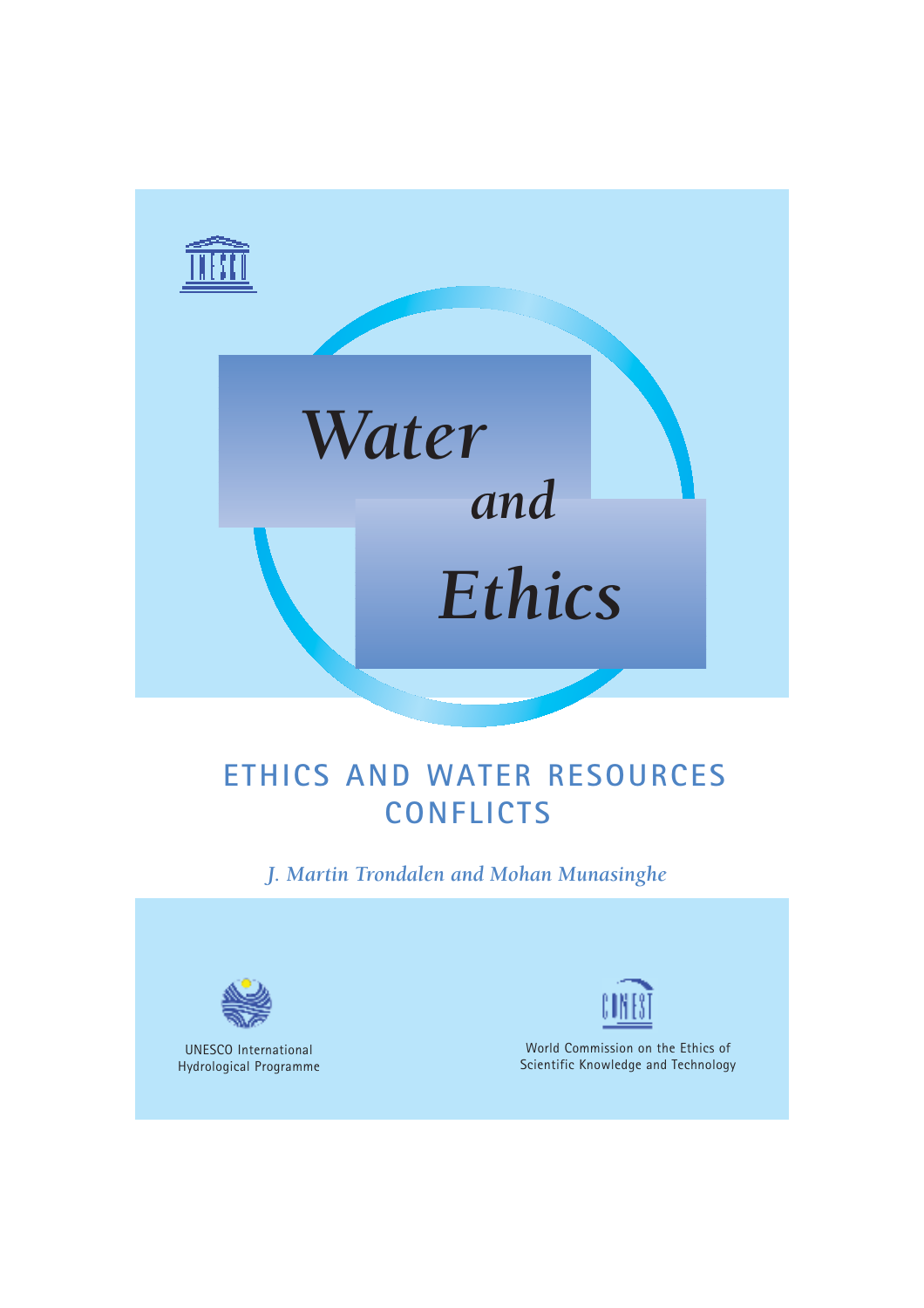

# *Water Ethics and*

# **ETHICS AND WATER RESOURCES CONFLICTS**

#### *J. Martin Trondalen and Mohan Munasinghe*



UNESCO International Hydrological Programme



World Commission on the Ethics of Scientific Knowledge and Technology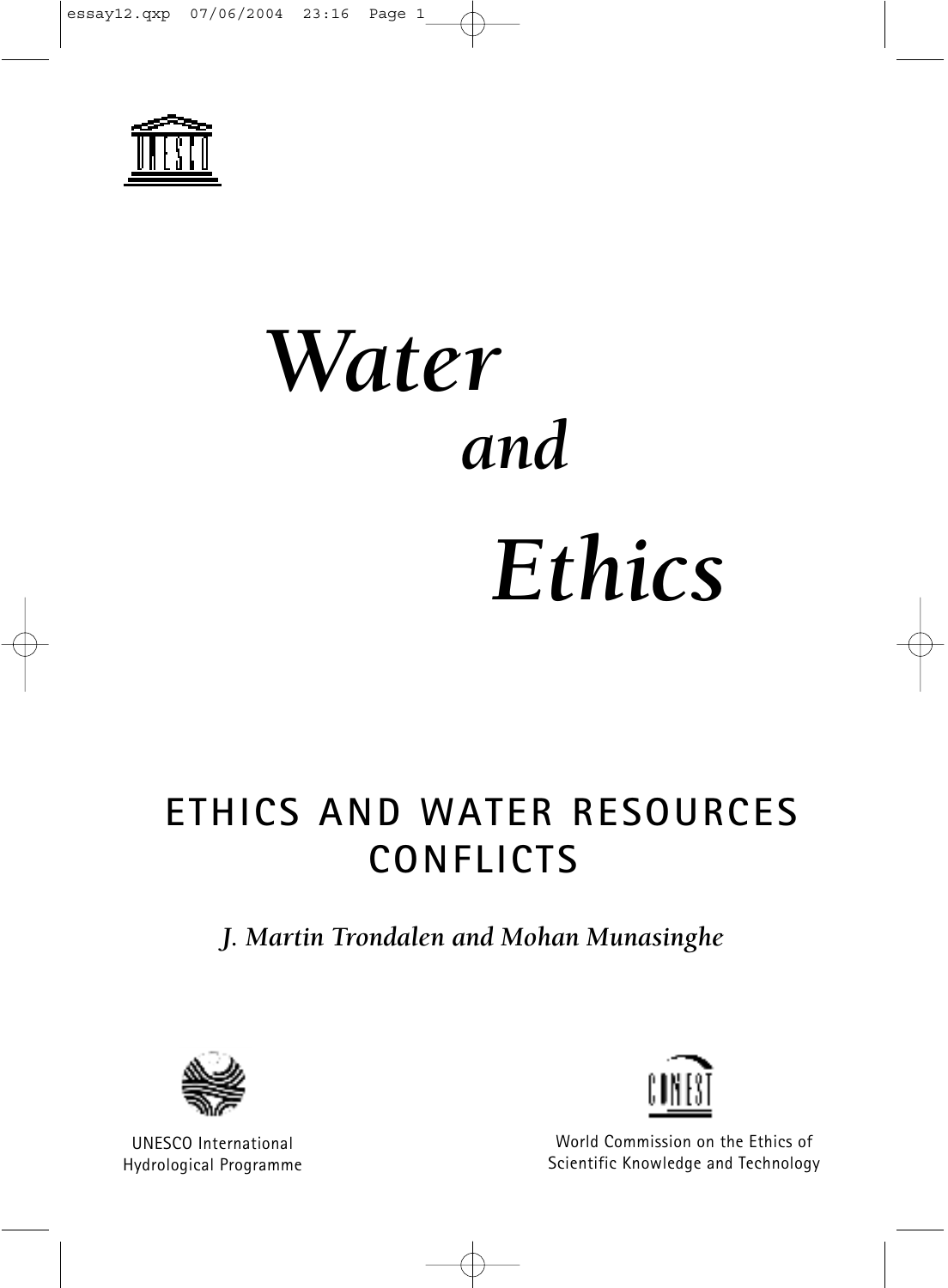The authors are responsible for the choice and the presentation of the facts contained in this book and for the opinions expressed therein, which are not necessarily those of UNESCO and do not commit the Organization. The designations employed and the presentation of material throughout this publication do not imply the expression of any opinion whatsoever on the part of UNESCO concerning the legal status of any country, territory, city or area or of its authorities, or concerning the delimitation of its frontiers or boundaries.

Series on Water and Ethics, Essay 12

Published in 2004 by the United Nations Educational, Scientific and Cultural Organization 7, Place de Fontenoy, 75352 Paris 07 SP (France) Composed by Marina Rubio, 93200 Saint-Denis Printed by UNESCO

ISBN 92-9220-027-5

© UNESCO 2004 *Printed in France*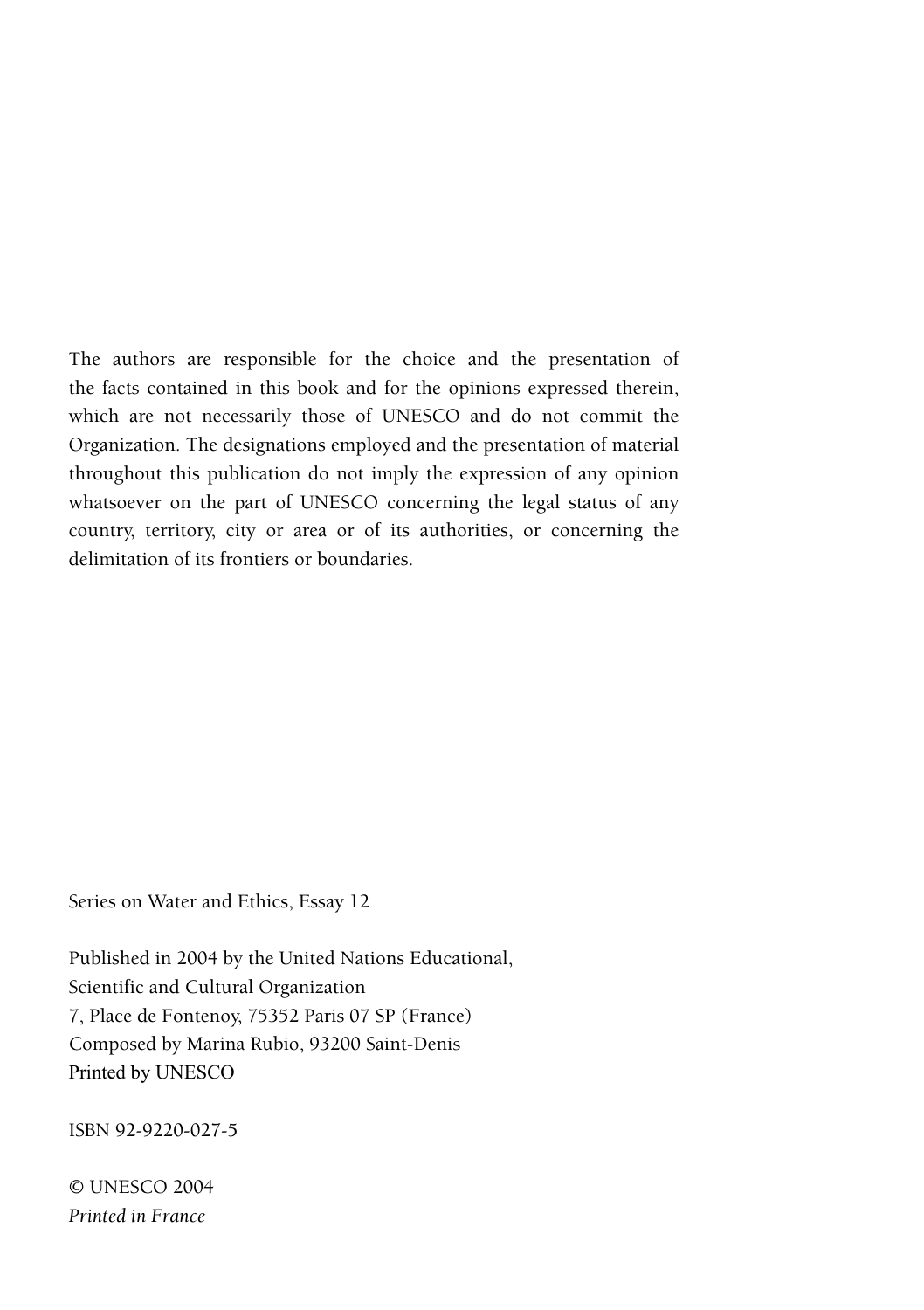## **Preface**

This essay is one of a series on Water and Ethics published under the International Hydrological Programme of UNESCO. A Working Group on the Use of Fresh Water Resources was established under that programme in 1998. Preliminary drafts on fourteen aspects of this topic were prepared under the guidance of this Working Group.

An extended executive summary was prepared by J. Delli Priscoli and M.R. Llamas and was presented to the first session of the World Commission on the Ethics of Scientific Knowledge and Technology (COMEST) held in Oslo in April 1999. At the latter meeting, COMEST established a sub-commission on the Ethics of Fresh Water under the Chairmanship of Lord Selborne. The first meeting of this sub-commission was held at Aswan in October 1999. A 50-page survey by Lord Selborne on the Ethics of Fresh Water, based on the above meetings and documents, was published by UNESCO in November 2000.

Since then, the original draft working papers have been revised under the editorship of James Dooge and published on CD ROM as an input to the Third World Water Forum held in Kyoto in March 1993. These are now being published in printed form as the first fourteen titles in a series of Water and Ethics

These essays are written from the point of view of experts on different aspects of the occurrence and use of fresh water who are interested in the ethical aspects of this important subject. They do not purport to be authorative discussions of the basic ethical principles involved. Rather, they aim at providing a context for a wide-ranging dialogue on these issues between experts in diverse disciplines from the natural sciences and the social sciences.

> James Dooge John Selborne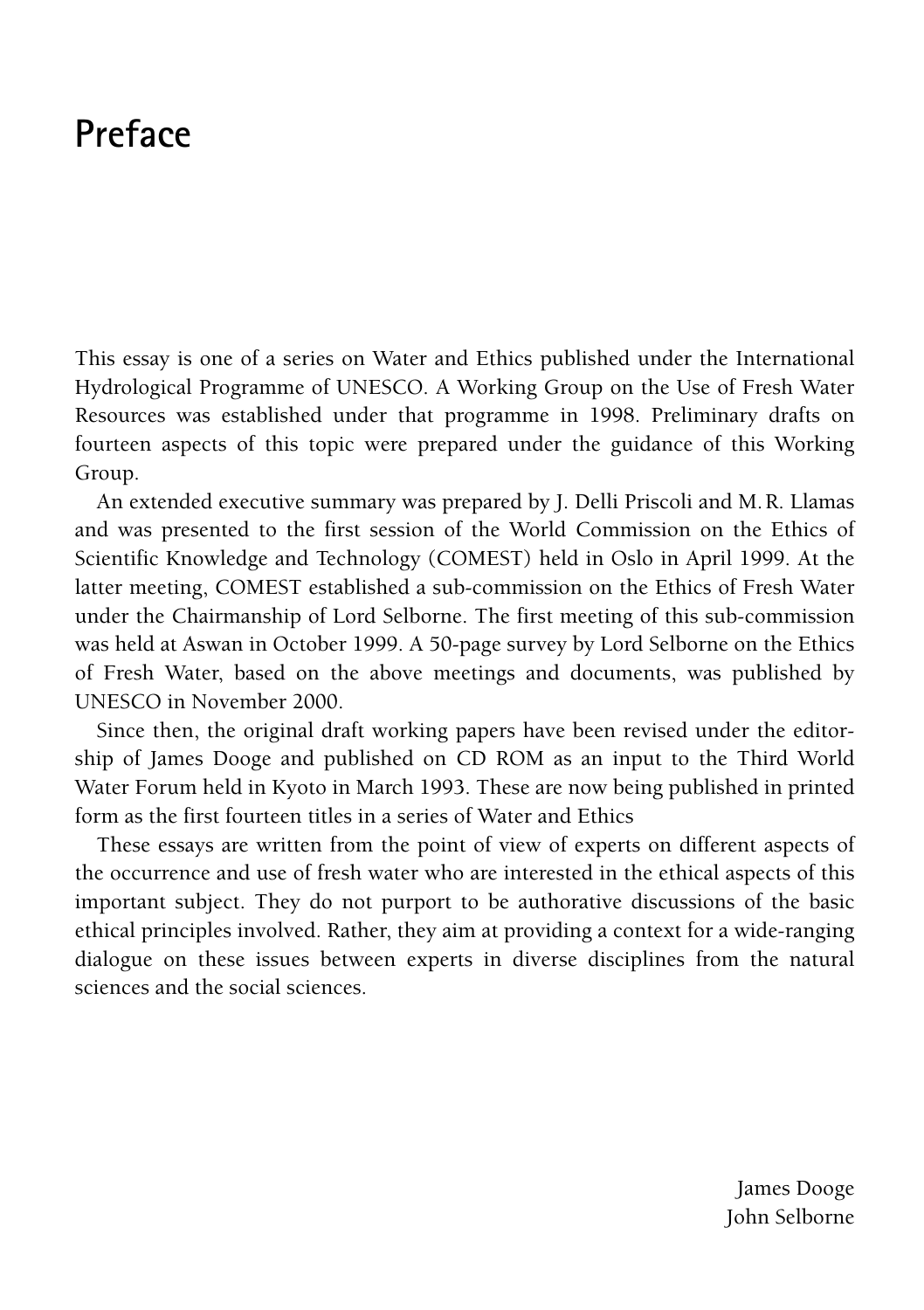This particular essay summarises recent developments in regard to the complicated decision-making processes required to harmonise the interests of those who are parties in a water-resources conflict. It discusses the nature of the 'yardstocks' required to assess the ethical components of the objectives, the means and the consequences involved in both domestic and international sectors.

J. Martin Trolldalen is Chairman of the Joint Executive Group of the Oslo Water Academy and Mohan Munasinghe is the Chancellor of the Water Academy.

## **Contents**

- **[1. Introduction](#page-6-0)**
- **[2. Ethical issues](#page-6-0)**
	- 2.1 Types of water conflict
	- [2.2](#page-7-0) [Driving forces behin](#page-7-0)d conflicts
	- [2.3 Water conflict](#page-8-0) management

#### **[3.](#page-9-0) [Sustainable](#page-9-0) development**

- 3.1 The concepts
- 3.2 The yardsticks
- 3.3 International Agreements
- [3.4 The principle](#page-12-0)s
- **[4.](#page-14-0) [Applying the yardstick](#page-14-0)s**
	- [4.1](#page-15-0) [The broader aspects](#page-15-0)
	- 4.2 Prevention and resolution
	- [4.3](#page-16-0) [I](#page-16-0)nvolvement of third parties
- **[5.](#page-16-1) [Con](#page-16-1)clusions**
- **6. References**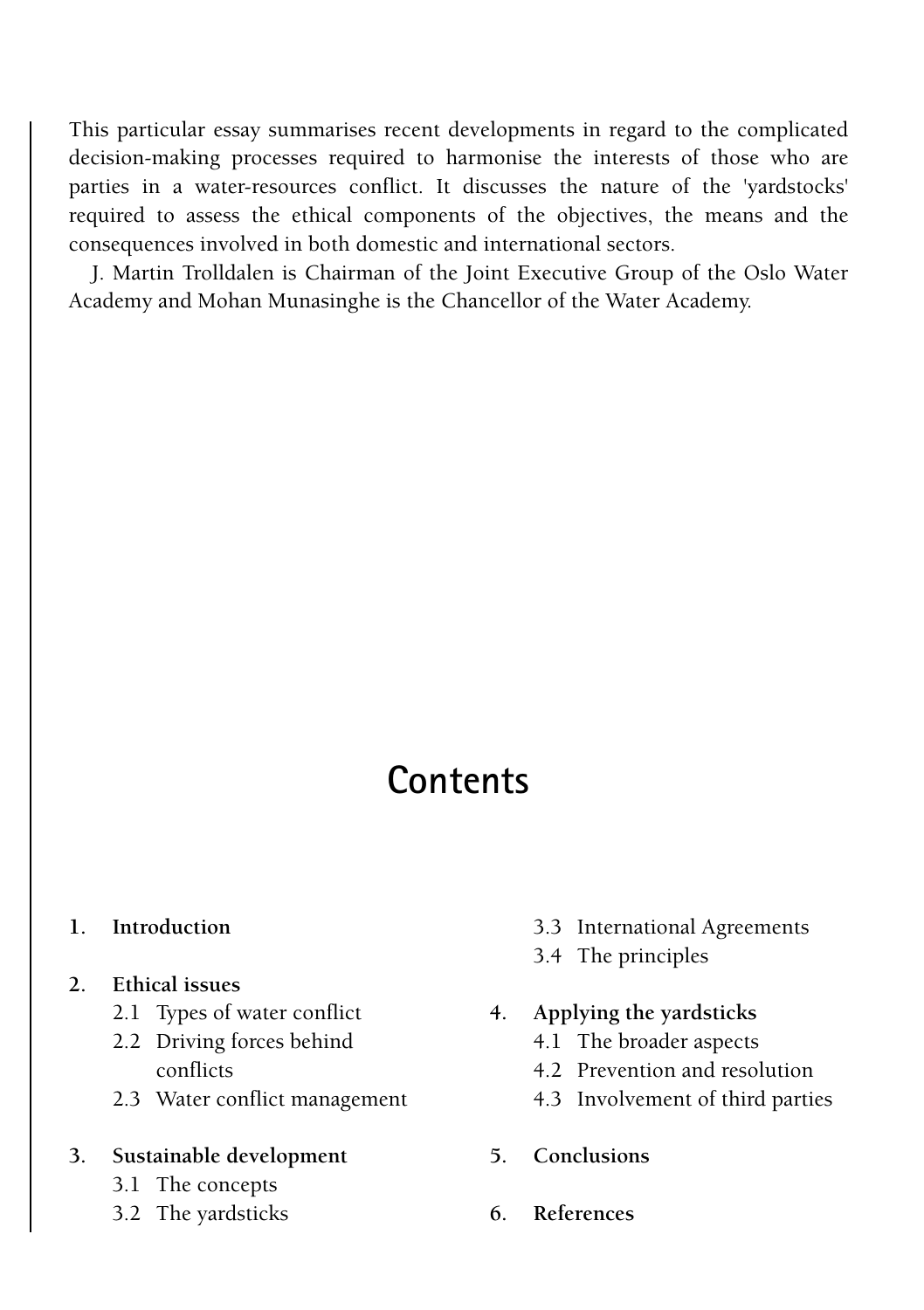### **1. Introduction**

The relationship between ethics and water resources conflicts could be discussed from various perspectives. This is especially true if 'ethics' is defined as: 'a discipline dealing with good and evil and moral duty' (UNEP, 1994). In conflict situations, the notion of 'good and evil' is more tempting to apply by parties involved than 'moral duty'. Most parties to a conflict can easily label the adversary as the 'evil' and themselves as 'good'. A Third Party is often asked to design a 'yardstick' where the good and evil may be positioned and weighted.

The perspective of this essay starts therefore from the notion that most parties are neither good nor evil, but are working out compromises of 'moral duties' as a part of a complicated decision-making process. The focus here is therefore of what a 'yardstick' could look like, and possible ways of applying the 'yardstick' for national governments and international organisations.

Most leaders probably devote little time to self-conscious consideration of the morality of their decisions. Those who do it, probably rely on a set of inherited values that weigh relative costs and benefits. It is a utilitarian ethic that provides moral bounds to an otherwise undefined power field. All political leaders at the national level, most decision-makers and at the national level, and some decision-makers at a regional level face the necessity of balancing specific national political objectives against international concerns. This is indeed relevant for questions pertaining to water resources management and allocation.

In recent history, water has been a matter of national concern. There are a number of databases summarising water conflicts throughout the [World. An e](http://www)xample of a comprehensive database is the Transboundary Freshwater Dispute Database in the Department of Geosciences at the Oregon State University (http://www. transboundarywaters.orst.edu). This database includes information on 3,600 events involving confrontation or agreement from 1820 onwards classified on a numerical scale from war  $(-7)$  to unification  $(+7)$ . There is essential information on more than 400 international freshwater agreements and basic information on climate, land cover, population, gross domestic product, irrigated areas, dam density, and water stress (Wolf, 1999). An extensive annotated bibliography is also available (Beach et al., 2000).

Over the last eighty years however, states have learned to deal with water in relation to neighbourhood rather than as an international ethical matter. The role of water in terms of psychology, symbols, economics and function are shared across all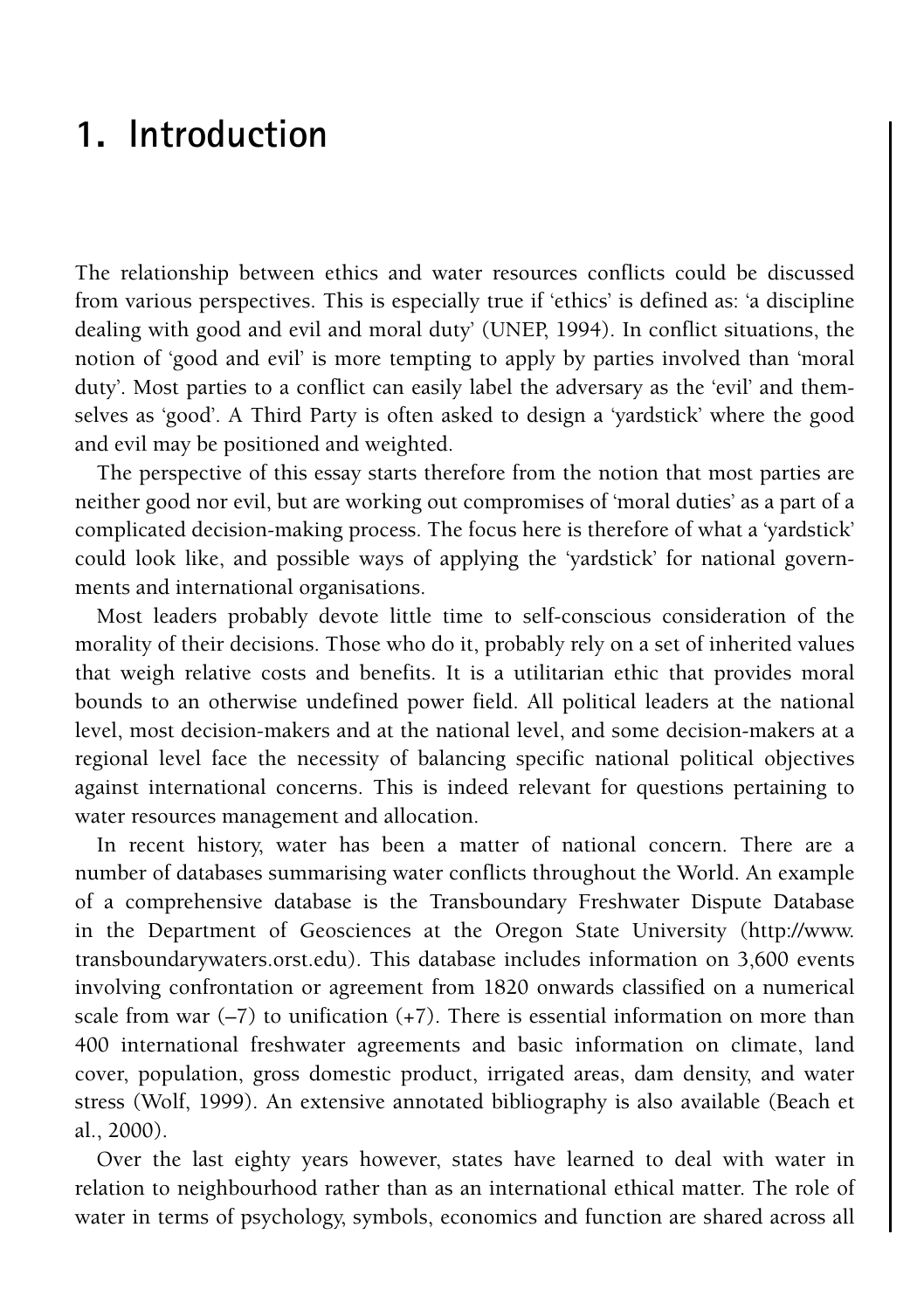cultures. Water has demonstrated its ability to build confidence and its utility as a convenor of parties even in situations where they otherwise are not talking (Delli Priscoli, 1998).

One may argue that contemporary political acts are subject to moral judgement according to three criteria of *ends, means* and *consequences* (Hoffman, 1987)*.* An assessment of the underlying principles of such a 'yardstick' must be done in relation to the principles' *objectives,* the *means* available for the parties and the *consequences* of application in relation to domestic and international sectors. Consequently, an integrated assessment of all three aspects will be complex and is hard to do, even at an overall level. The nexus of 'ethics and water resources conflicts' must therefore always be assessed in a case by case fashion.

This line of argument underlines the fact that – despite the existence of some generally accepted international principles for co-operation on water resources, or for sustainable development strategies – one should be careful in drawing 'quick-fix conclusions' on 'good and evil' in water disputes, especially from an ethical point of view.

<span id="page-6-0"></span>A discussion of ethical issues must also be seen in relation to i) what kind of conflict, ii) driving forces behind such conflicts, and iii) types of conflict management tools in the following, an overview is given over the three clusters.

### **2. Ethical issues**

#### *2.1 Types of water conflict*

Because the world's water resources are not evenly distributed according to political boundaries, water disputes have many characteristics that extend beyond national borders. That makes the discussion of 'ethics and water resources disputes' even more complex. Accordingly, it is difficult to define a conflict or dispute simply in terms of one nation versus another (see also Trondalen, 1993). Many conflicts start at a local level, but then escalate into an international one involving more than one nation. Some conflicts may have a regional or even a global dimension. The three main geographical levels of IECs can be categorised as follows:

#### *2.2 Driving forces behind conflicts*

An assessment of ethical issues in relation to driving forces behind *international* water conflicts is little different from conflicts arising at a local level. Man-made national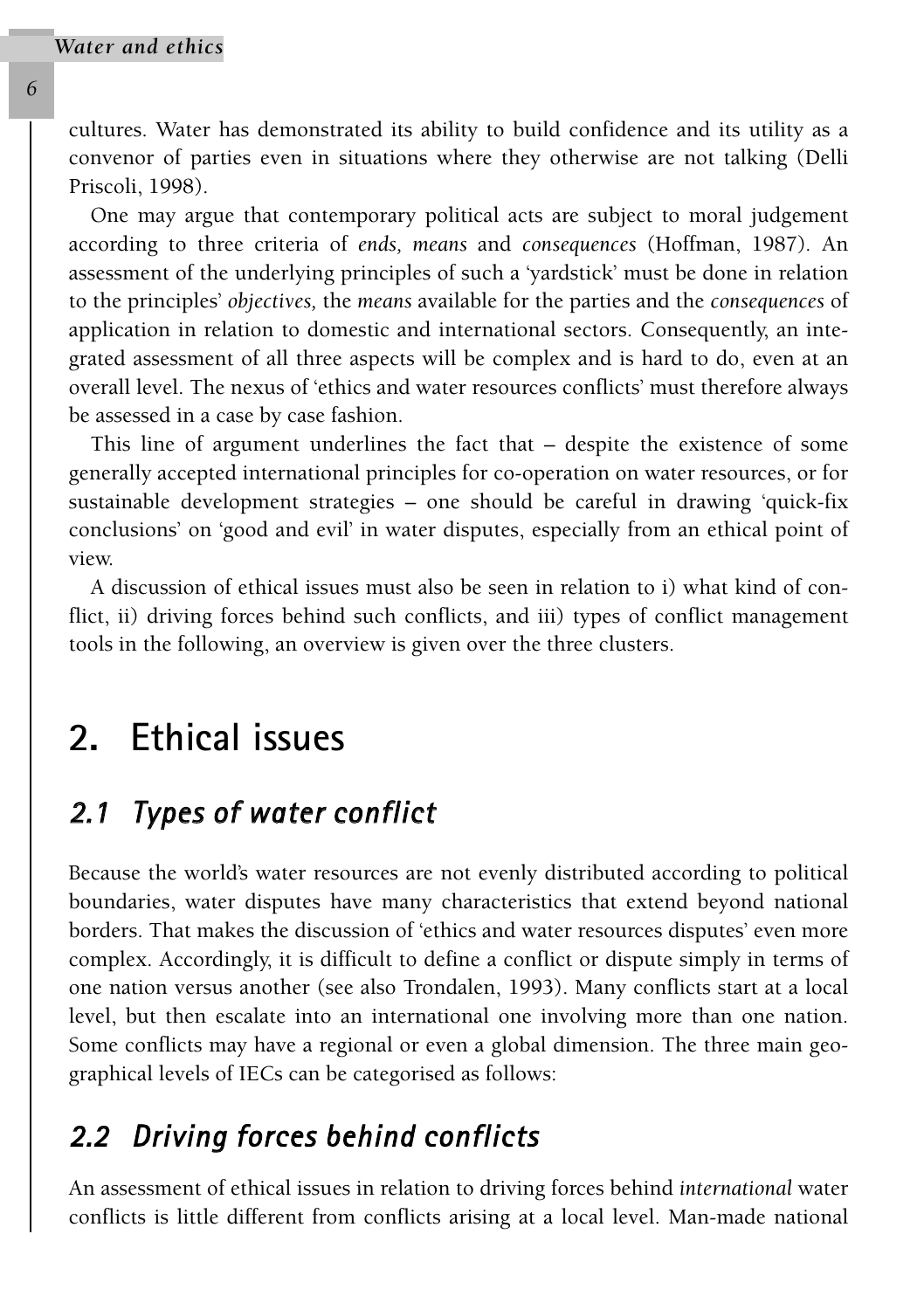borders and additional difficulties such as national sovereignty, i.e. a country, claiming power over its 'own' water resources, complicate the conflict management process at this level. The basic types of conflict arise from:

- incompatible goals related to access to, control over and unsustainable use of international water systems themselves (for example, through water diversions, dams and reservoirs);
- problems created by utilising the international water systems (for example, salination as a result of irrigation, changed water flow as a result of regulation: pollution from industry using water in the production process: sewage from cities and communities);
- <span id="page-7-0"></span>• effects from other activities affecting the river systems (for example,eutrophication, pollution from industries which do not use the water resource in the production process, soil erosion and silting of watercourses following deforestation or overgrazing).

#### *2.3 Water conflict management*

Decision-makers are faced with ethical dilemmas by choosing conflict management tools. International water disputes can be approached in various ways, ranging from *prevention* and *avoidance* to *settlement* and *resolution*. Each approach must be applied differently according to whether the conflict is in an incipient or latent stage, or in an acknowledged and manifest stage.

- *Prevention* is defined as an active planning attempt to identify areas of conflict and to remove or minimise their causes. Preventive measures can include legal arrangements, policy changes and other activities at local, regional and global levels, including awareness raising and public participation, environmental impact assessments and exchange of environmental data.
- *Avoidance* is a reaction to a situation where incompatible goals have emerged.
- *Settlement* aims primarily to alter the symptoms of the conflict and is often a non sustainable agreement that retains the possibility of re-emergence of the conflict.
- *Resolution* is a mutually acceptable, sustainable agreement that eliminates the root causes of the conflict. There are distinctions between conflict resolution within the realm of legal obligations and conflicts resolution through less formal channels. The term conflict management embraces all four stages identified above.

Although, political leaders and others are faced with ethical choices and dilemmas in dealing with various types of disputes as well as selecting conflict management tools, one of the most interesting ethical discussion is centred around what kind of principles are the actors applying and arguing in promoting their cause. In the search for fundamental principles, the 'Rio Declaration', or the so-called 'Agenda 21' from the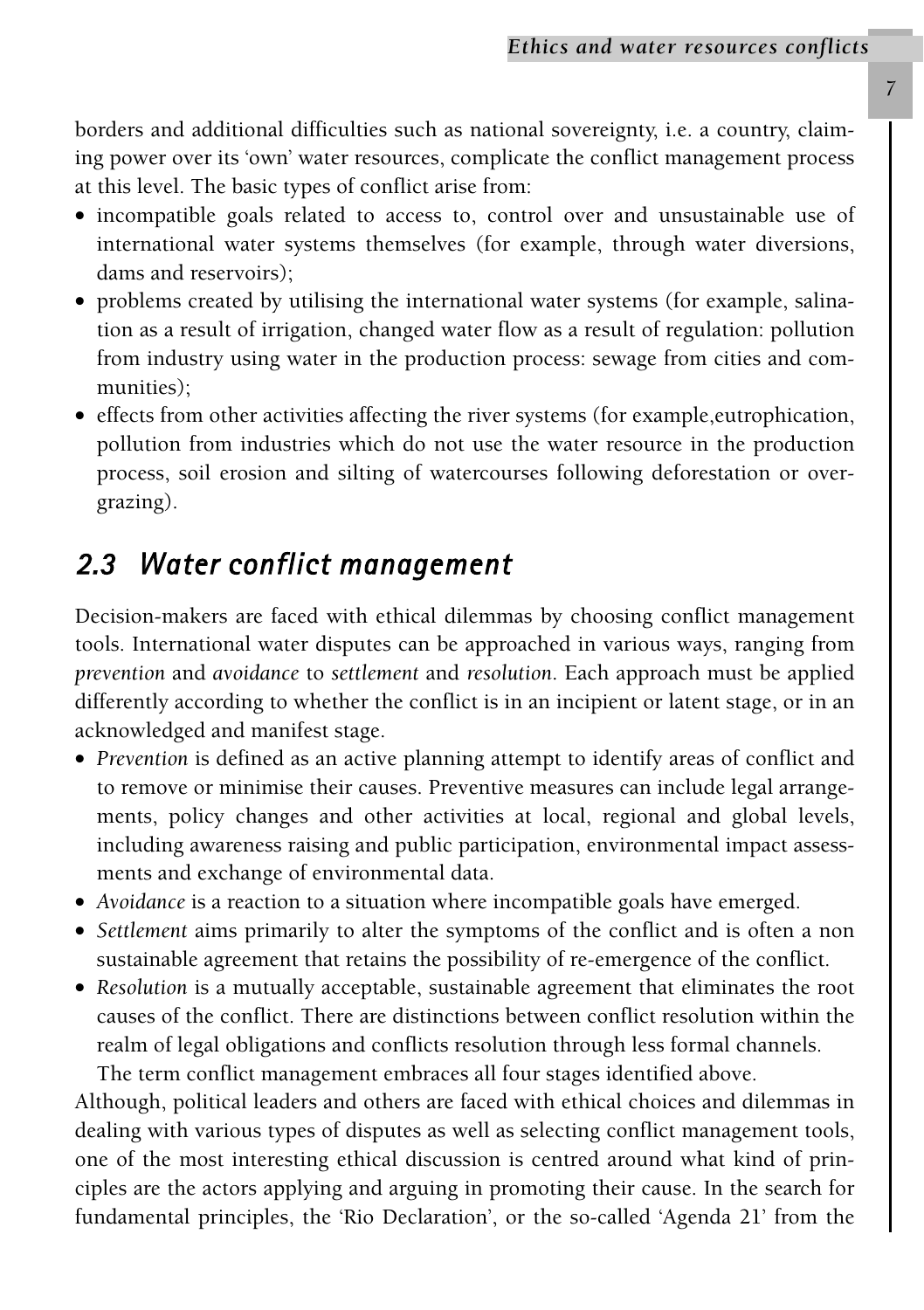<span id="page-8-0"></span>United Nations Conference on Environment and Development (UNCED) reflects perhaps the most common international agreement on principles for sustainable development.

#### **3. Sustainable development**

#### *3.1 The concepts*

Adoption of the Stockholm Declaration in 1972 confirmed the need for common action to be taken to protect the environment. The Stockholm Conference was a landmark in the development of the international community's growing awareness of many global environmental problems. Principle 24 of the Stockholm Declaration stresses the duty of governments to co-operate through multilateral or bilateral arrangements, or other appropriate means in order to control, minimise or eliminate adverse environmental effects. Principle 21 of the same document, which is frequently referred to, states explicitly that: 'States have, in accordance with the Charter of the UN and principles of international law, the sovereign right to exploit their own resources pursuant to their own environmental policies, and the responsibility to ensure that activities within their jurisdiction or control do not cause damage to the environment of other states or of areas beyond the limits of national jurisdiction'. (UNCHE, 1972)

Even though this Principle is part of non-binding text, there are many indications that it has become a rule of customary law. Principle 21 has been referred to and reaffirmed in several declarations and international conventions, which have been negotiated since the Stockholm Declaration. For example, the 1979 Geneva Convention on Long Range Transboundary Air Pollution referred to Principle 21 as 'expressing the common conviction of States'.

Principle 21 did not represent revolutionary new thinking in terms of states' obligations to refrain from actions within their territories that could cause environmental harm to other states; similar obligations have been recognised in 1941 in the Trail Smelter arbitration (UN, 1949), in the 1957 Lake Lanoux arbitration between France and Spain (UN, 1957), and in the 1968 Gut Dam arbitration between Canada and the United States (Erades, 1969)). These cases applied the principle of 'good neighbourliness', which recognises an obligation of states to ensure that activities under their jurisdiction to not cause damage to the territory of neighbouring states.

To-day, the question remains to be resolved on how to achieve a development that does not destroy or undermine the *ecological, economic* and *social* basis on which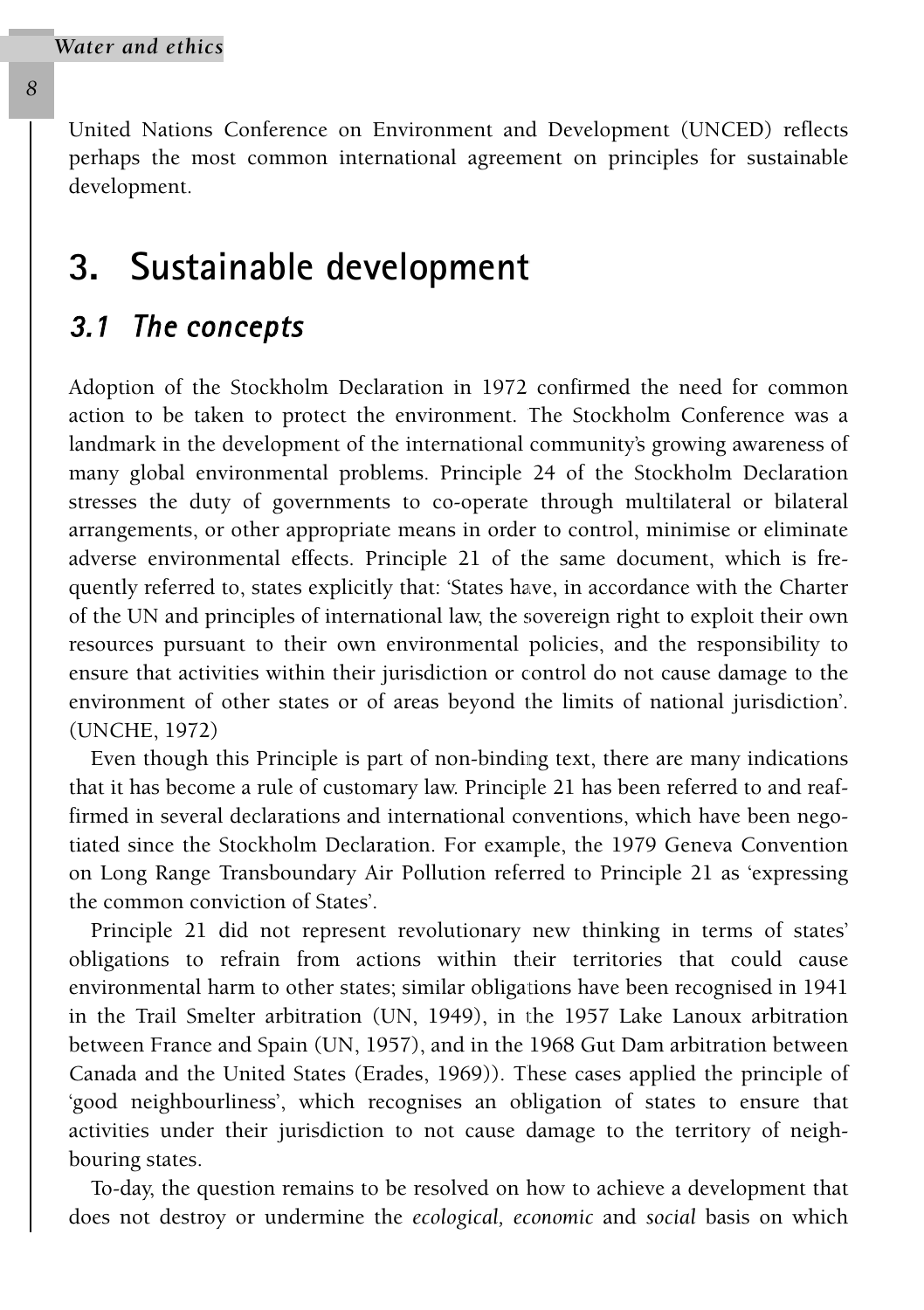continued development depends; the so-called *sustainable development.* The concept of sustainable development, which came into vogue following the *Brundtland Report* and UNCED, has been accepted as a goal for both developed and developing nations, embracing, as it does, the integration of economic growth, environmental protection and social progress. Achieving sustainable development, however, is not easy since the three goals are often perceived as being mutually exclusive. This, in itself, has led to global debate and dispute over the sustainable development and management of the global commons.

It is a well-known fact that the distribution of natural resources rarely, if ever, coincides with political or administrative boundaries. In other cases, such as of fixed deposits, like mineral resources, conflicts are only likely to arise over disputed territorial boundaries. In the case of fluid or mobile resources (like water and fish stocks), transboundary problems are much more common and have frequently led to claims and counter-claims by neighbouring countries over rights to share in the natural resource.

<span id="page-9-0"></span>At the national and regional level, where environmental issues are much more sharply focussed, susceptible to narrow self-interest and emotionally charged disputes, are usually framed as competing individual claims to transboundary resources rather than as problems in the joint development of shared resources for the common good. The growth in potential for environmental disputes, however, can be seen both as an increasing threat to international security and an opportunity to assist nations to move towards a more sustainable future, based on the principles of equity and justice. This principle of converting perceived 'zero-sum' confrontations into 'winwin' situations which, in essence, is the crux of sustainable development, is one of the most important elements of preventing and resolving conflicts (International Committee of the Red Cross, 1998).

#### *3.2 The yardsticks*

If one accepts the notion of sustainable development as an objective for a nation or a similar entity for their water utilisation, there are sets of principles that have been developed over time both through practice (customary law) as well as through international agreement (international law). Wolf (2000) has reported on an interesting study of the age-old customary practices on sharing water between nomadic people in dryland areas and on the lessons which are applicable to international conflicts on water. One useful starting point is defining what kinds of water resources are normally shared, and their classification. International resources, such as international watercourses, or rivers have been described in different ways. Some countries characterise such watercourses as 'transboundary', others as 'international',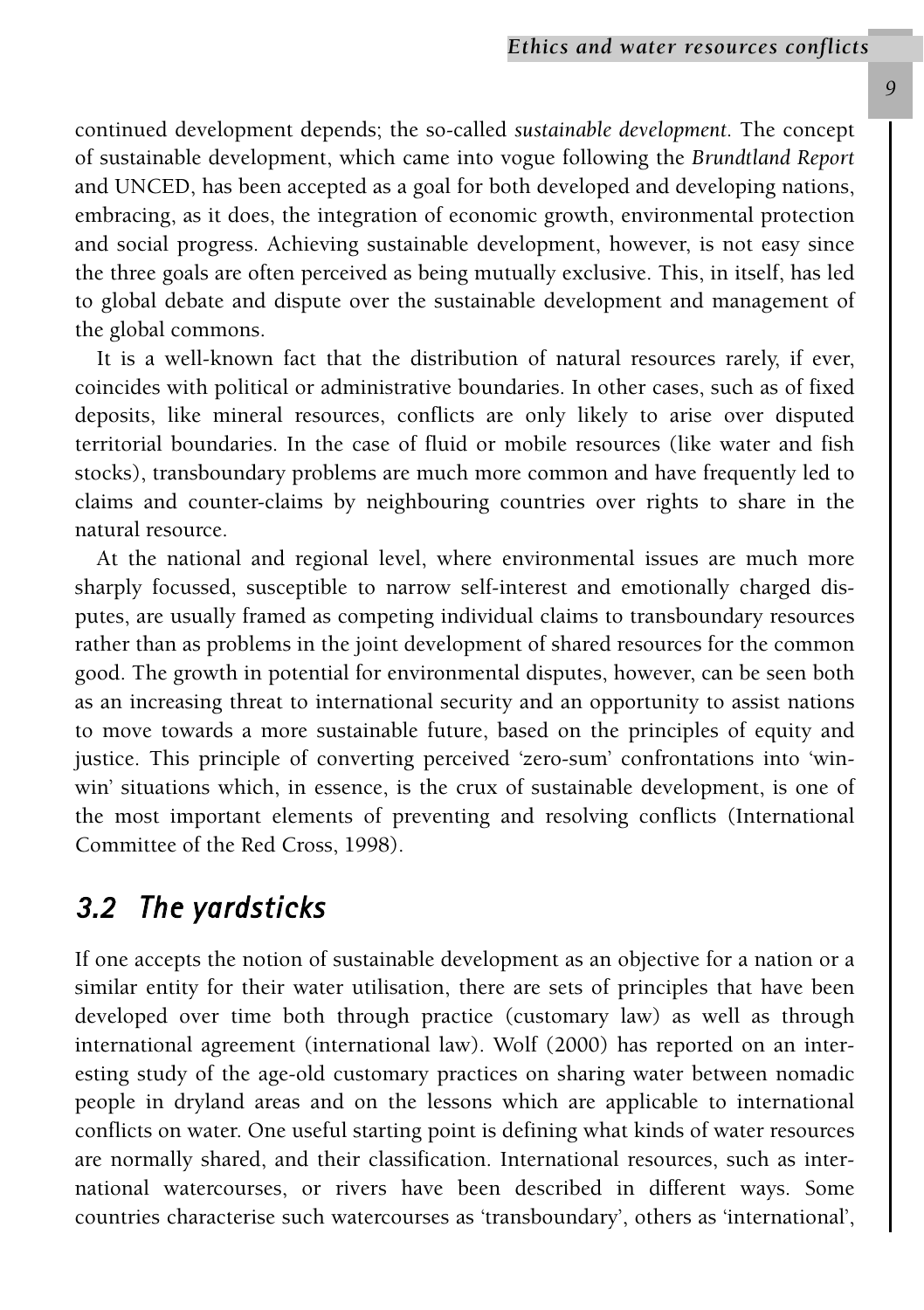and some even use the term 'common property resources'. The various nations apply these terms according to their perceived interpretation of the concepts and their legal and practical implications.

Traditionally, the definitional question of the water resources and rights in question are being analysed from either an upstream or a downstream perspective. From an ethical and practical perspective, however, an *interest-based perspective* is quite different from the conventional upstream-downstream doctrine. This more modern viewpoint subsumes the earlier approach, and is based on the concept of *sustainable development*. As described, it relies on a balanced application of three of the most important principles dealing with international resources – the principles of:

- 1. Social equity;
- 2. Economic efficiency; and
- 3. Environmental protection.

This essay therefore argues that an ethical perspective on water resources conflicts should include a discussion on these principles. A 'moral duty' can hardly be isolated from these internationally accepted principles.

#### *3.3 International agreements*

All the members of the United Nations accepted a document entitled Agenda 21, among whose recommendations, include four main principles in order to achieve sustainable development at the local, national and international levels.

- 1. The *Polluter Pays Principle,*
- 2. The *Precautionary Principle,*
- 3. The *Principle of national responsibility for transboundary pollution* (including subsequent compensation),
- 4. The *Principle of institutionalised or mandatory Environmental Impact Assessment.*

All four principles have been embedded in several major recent international environmental conventions, such as:

- The *Basel Convention* (international transportation of hazardous materials)
- The *Montreal Protocol* (protection of the Ozone-layer)
- The *Forestry Protocol,*
- and more importantly
- The *UN Framework Convention on Climatic Change (UNFCCC)* a secondgeneration convention.

These widely accepted international principles have implications also for activities in other international sectors that utilise natural resources, such as energy, trade, tourism, and transportation.

*10*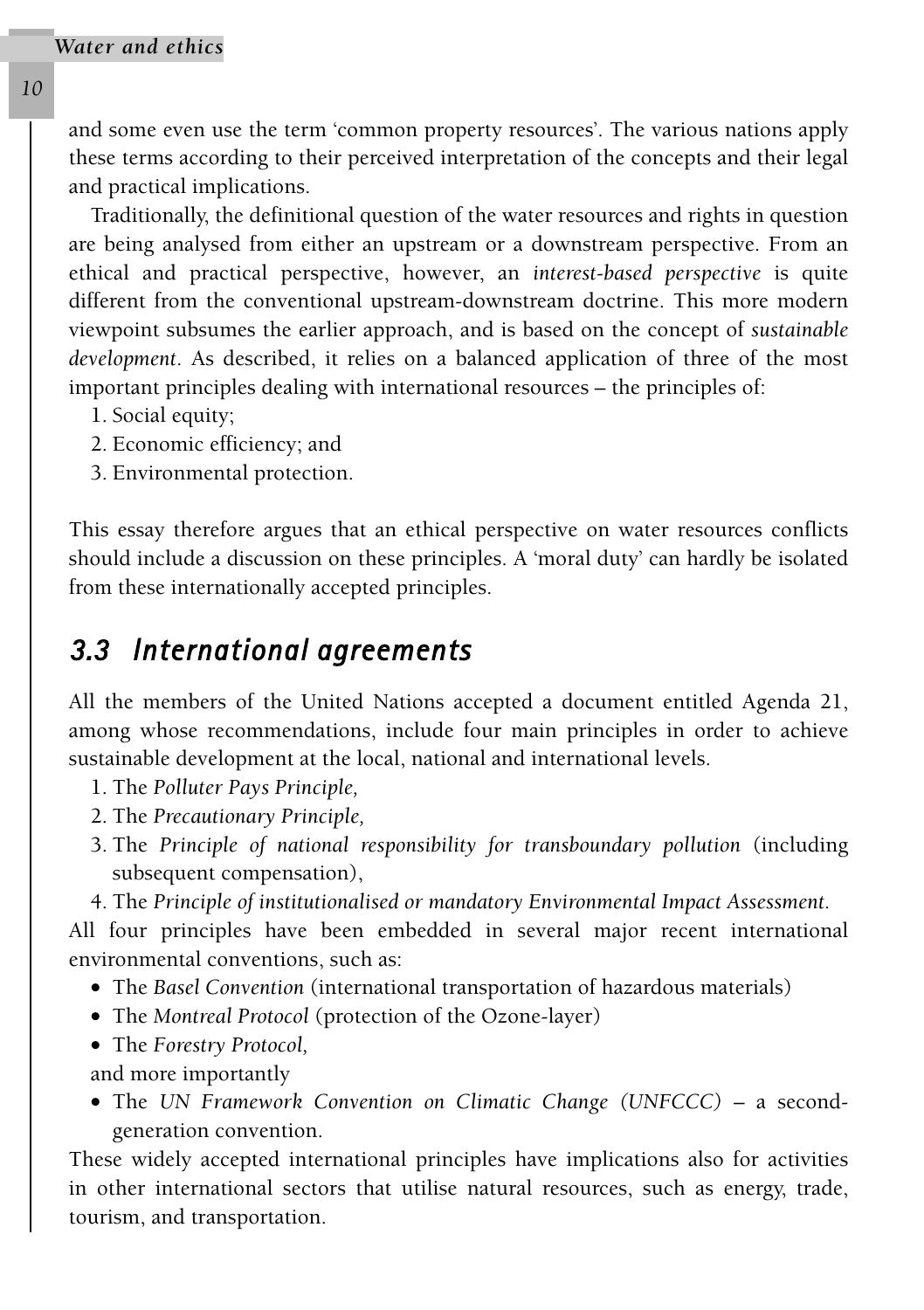The global atmosphere, forests and water resources have been receiving greater attention in recent years, and will continue to be on the top of the international agenda. Perhaps the best developed among global environmental agreements is the UNFCCC (UNCED, 1992). It was adopted in May 1992 at UNCED in Rio de Janeiro, and entered into force in March 1994. The most important step since then has been the Kyoto Protocol agreed at the Third Meeting of the Parties to the UNFCCC in Japan in December 1997. In the Protocol the developed countries agreed to reduce overall emissions of greenhouse gases (GHG) between 2008 and 2012 to at least 5% below 1990 levels.

In parallel to the deliberations for both the 'Protection of the Ozone-layers', the 'Forestry Protocol', and the UNFCCC, the UN prepared (through the International Law Commission) principles for an international agreement of 'Non-navigational use of international water-courses'. After more than ten years of deliberations, the UN General Assembly agreed on a final text on the 21st of May 1997. Although three major upstream states, China, Turkey and Brazil voted against the agreement, the convention includes widely accepted international principles. This agreement follows the tradition of the *second-generation conventions* and *protocols* as mentioned above.

#### *3.4 The principles*

In terms of extracting appropriate and widely accepted principles from the existing international environmental agreements, the UNFCCC is perhaps the most useful. The precautionary principle is interpreted here to mean that lack of knowledge is not a valid reason for inaction, especially if such inaction implies potentially disastrous consequences. The polluter pays principle is recognised by urging the industrialised countries to take the lead role in shouldering the burden of the response strategy. It is also possible to recognise three main lines of argument:

• Article 5 of the UNFCCC underlines its **economic** underpinnings by stressing sustainable economic growth. From this viewpoint, for example, the target for acceptable levels of future Greenhouse Gases (GHG) accumulations in the atmosphere are ideally set by reducing GHG emissions to the point at which the marginal costs of such mitigation are exactly equal the corresponding marginal benefits from avoided future damages. Another economic efficiency requirement is that mitigation measures should be undertaken at least cost (i.e. in the cheapest way).

• The UNFCC also sets out the basis for **social** equity. Article 3 mentions the special needs of the developing countries, while Article 4 recognises their right to treat economic and social development and poverty eradication as the first and overriding priorities, and points out the obligation that developed countries have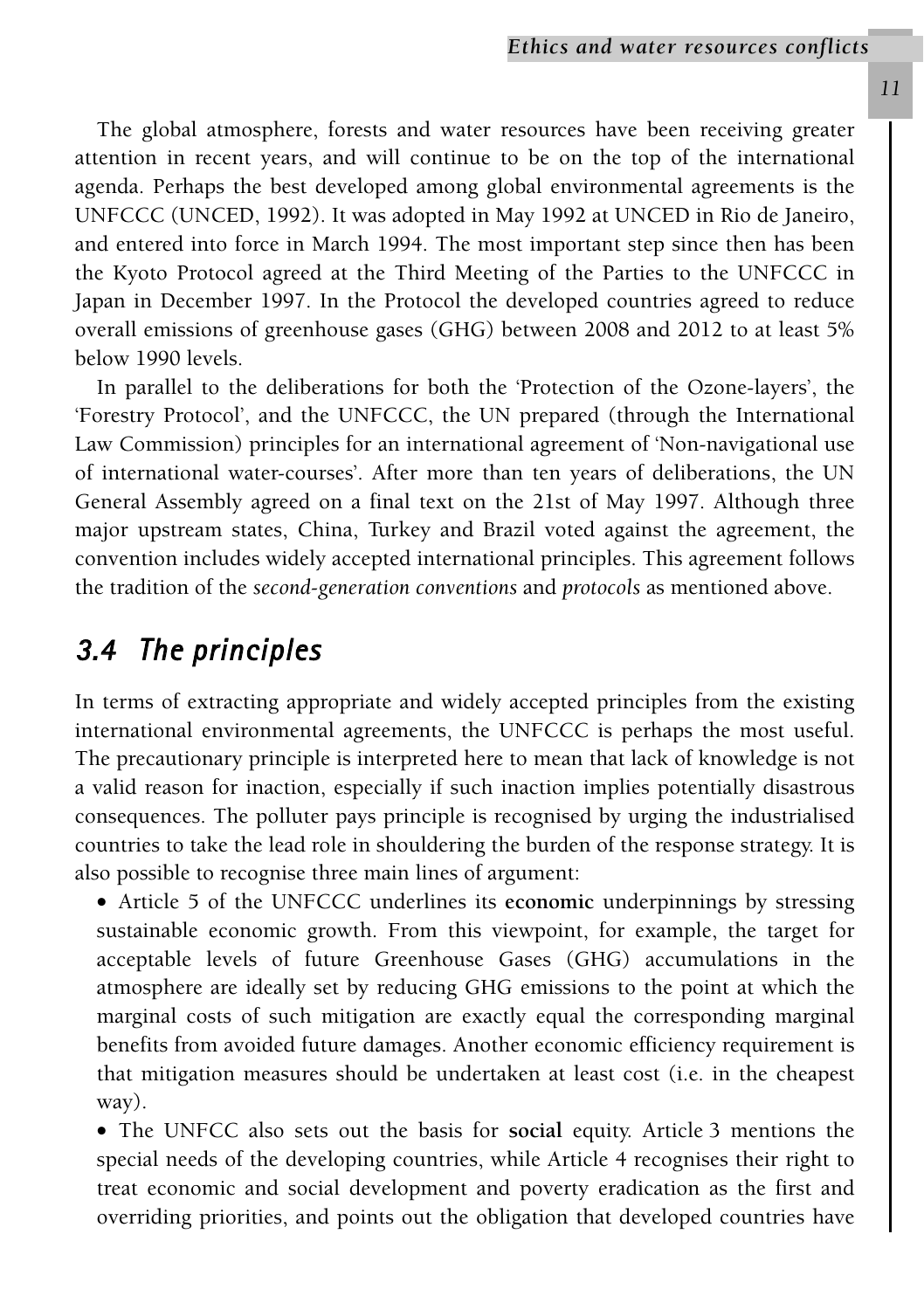to take the lead in mitigation measures. This aspect has been further expanded through the Kyoto Protocol, which establishes emissions reduction commitments only for the developed countries.

• Finally, Article 2 of the convention clearly stipulates the **environmental** viewpoint in terms of the ultimate objective of avoiding dangerous interference with the climate system through anthrpogenic GHG emissions. Various scientific groups most importantly the Intergovernmental Panel on Climate Change (IPCC) are working to establish what constitutes safe or acceptable limits for atmospheric GHG concentrations. At first, the complementary principle prohibiting pollution and assigning responsibility were limited to the protection of the territory and resources of other states. They were later extended to cover protection of the marine environment in general, including the high seas. More recently, they have been extended to cover the protection of common areas, resources and the environment as a whole.

## <span id="page-12-0"></span>**4. Applying the yardsticks**

#### *4.1 The broader aspect*

All states that are Parties to the UNFCC are therefore in general agreement with the underlying principles described earlier. An incremental approach based on these principles should be used to develop mutually accepted agreements between adversaries.

International literature gives many examples of applications of these three principles on national water resources. There are however, few international examples of such applications, and even fewer when the political situation is somewhat strained. One example of a pragmatic 'water agreement' under hostile political conditions, is the Kariba hydroelectric dam between Zambia and Zimbabwe (which was at that time the breakaway state of Rhodesia). There are other relevant cases of water agreements among European countries.

At first, the complementary principle prohibiting pollution and assigning responsibility were limited to the protection of the territory and resources of other states. They were later extended to cover protection of the marine environment in general, including the high seas. More recently, they have been extended to cover the protection of common areas, resources and the environment as a whole.

The recent UN international water agreement clearly shows that the questions of responsibility and liability become even more complex where causal links may be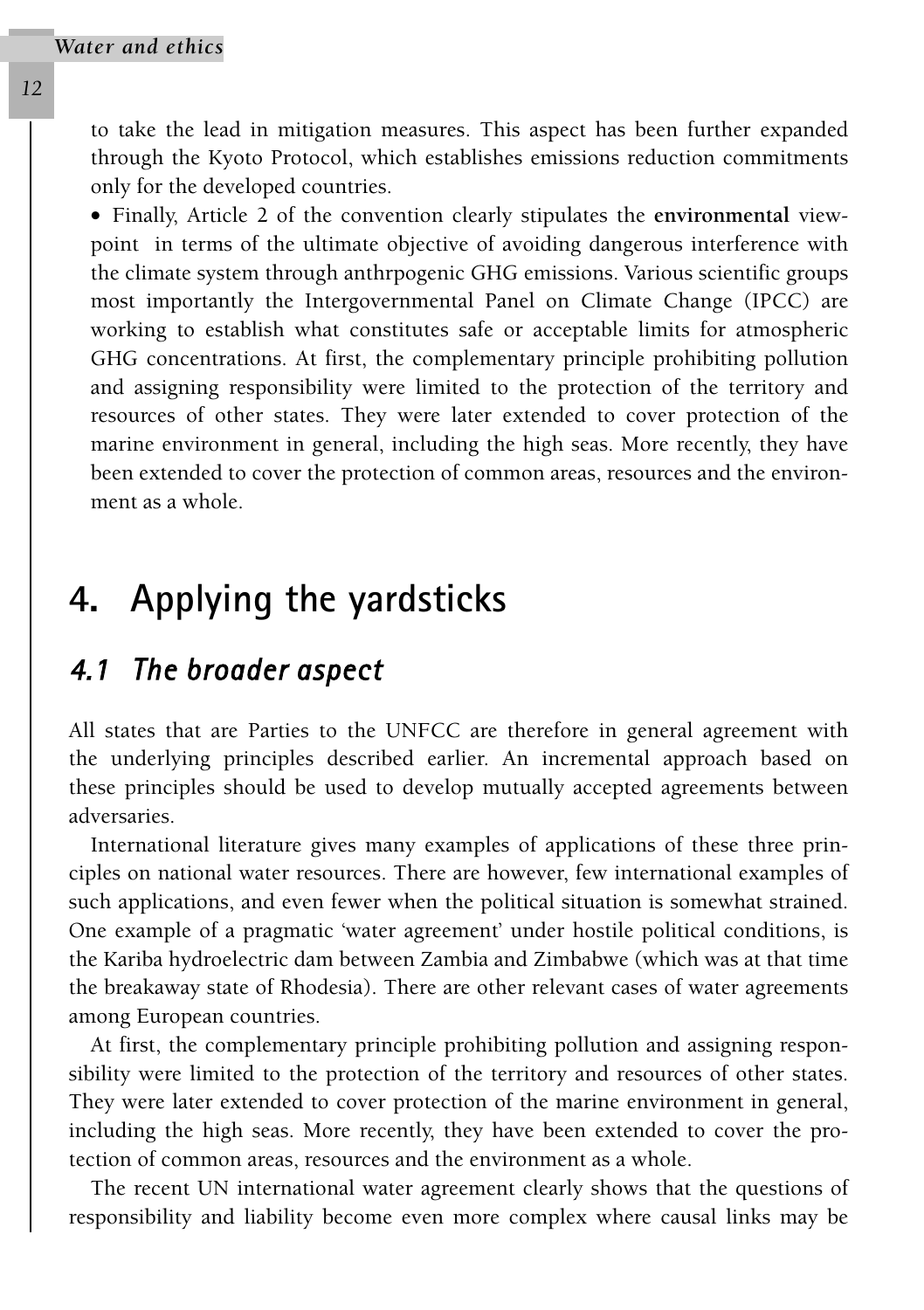difficult to establish, such as in the case of the effects of long range water pollution, which may only be discovered at a great distance. Some members of the public may well apply political pressure to force states to meet their primary obligation to pay compensation in cases where environmental damage occurs in spite of attempts to comply with *due diligence*. This would amount to general acceptance of the 'polluter pays' principle. The question of liability also leads to the issue of compensation for *negative* externalities. The 'polluter pays principle' implies that the state where the source of pollution is located will be obliged to pay compensation for international negative externalities, even when the polluting activity is lawful and the state has taken all possible preventive measures.

In the context of most complex watercourse systems, any mechanism must be simple in application, but thoroughly developed and in a water resources economic context as well as taking the present social and political circumstances into account. An incremental approach based on the above mentioned principles may be used to develop a mutually accepted agreement between the states. The following three fundamental aspects should therefore be considered.

#### *Social aspects*

- Identify all stakeholders as well as the incidence of costs and benefits of water production and use among them (including externalities).
- Allocate costs and benefits equitably:
	- polluter pays and victim is compensated,
	- gainers compensate losers to help build the consensus.
- Compromise between two polar extremes for re-allocation of water benefits: - grandfathering, based on past usage patterns,
	- equal right to meet basic human needs (e.g. on a per capita basis).
- Costs of supplying water to be adjusted to make basic water needs affordable to the poor.

#### *Economic aspects*

- Consider all costs and benefits of water production and use from the two rivers (including shadow costs of externalities) for each individual nation.
- Maximise net present value (NPV) through project and policy interventions in the three countries concerned (water will tend to be allocated to the highest valueadded uses in each nation).
- Costs of supplying water to reflect full long run marginal costs (LRMC), including externalities.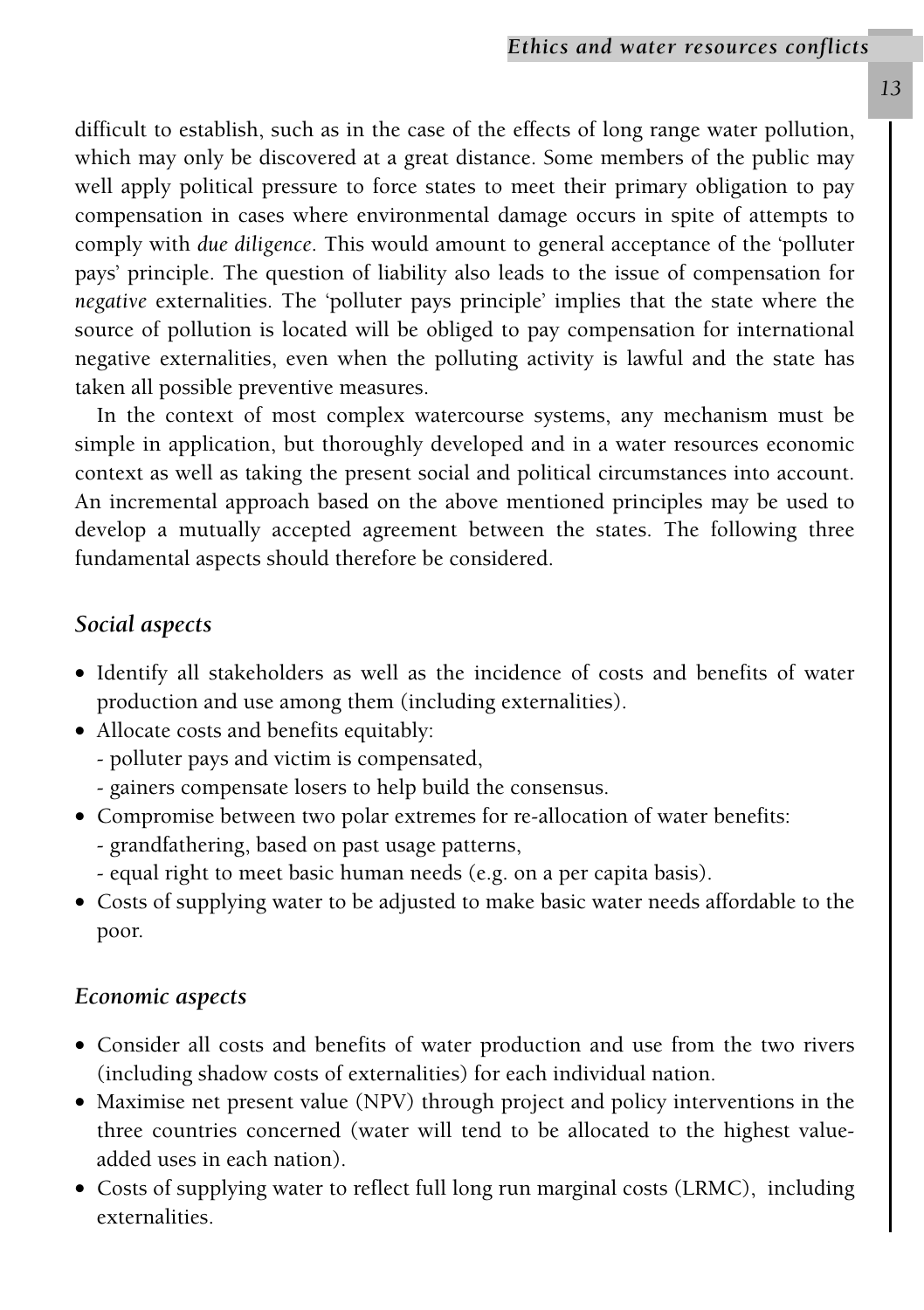#### <span id="page-14-0"></span>*Environmental aspects*

- Water to be treated as a scarce environmental resource not generally substitutable;
- Both depletion and pollution to be minimised based on dynamic/long term considerations.

There are, however, several avenues to take when applying these principles. These avenues are normally leading to different end-results.

#### *4.2 Prevention and resolution*

The most effective way of developing a strategy to control further degradation to the environment is to establish appropriate preventive measures and to make sure that there is flexibility to amend and modify these measures if they prove to be inadequate. Principle 21 of the Stockholm Declaration, which prohibits the inflicting of environmental damage on other States, states that precautionary measures must be taken to minimise negative externalities. Due diligence is the key concept. The Bergen Ministerial Declaration on Sustainable Development in the European Region also stressed that:

'In order to achieve sustainable development, policies must be based on the precautionary principle: environmental measures must anticipate, prevent and attack the causes of environmental degradation.'

Some of the most common measures are:

- Awareness-raising and public participation;
- Environmental impact assessments and monitoring procedures;
- Exchange of data, prior notification and fact finding procedures;
- The role of the United Nations as provider of environmental information and consultancy services has given some precedent for other proposals related to conflict prevention.

The 'UN's Convention of the Law of the Non-navigational Use of International Watercourses' is lacking a formal compulsory dispute resolution or settlement mechanism. Where there is provision for dispute resolution procedures, recourse to such procedures is dependent on the parties' mutual consent or common agreement (Article 33 of the Convention). The absence of effective dispute resolution and enforcement mechanisms suggests the need for careful structuring of incentives to encourage and facilitate international compliance (for example, transfer of additional financial resources and transfer of technology).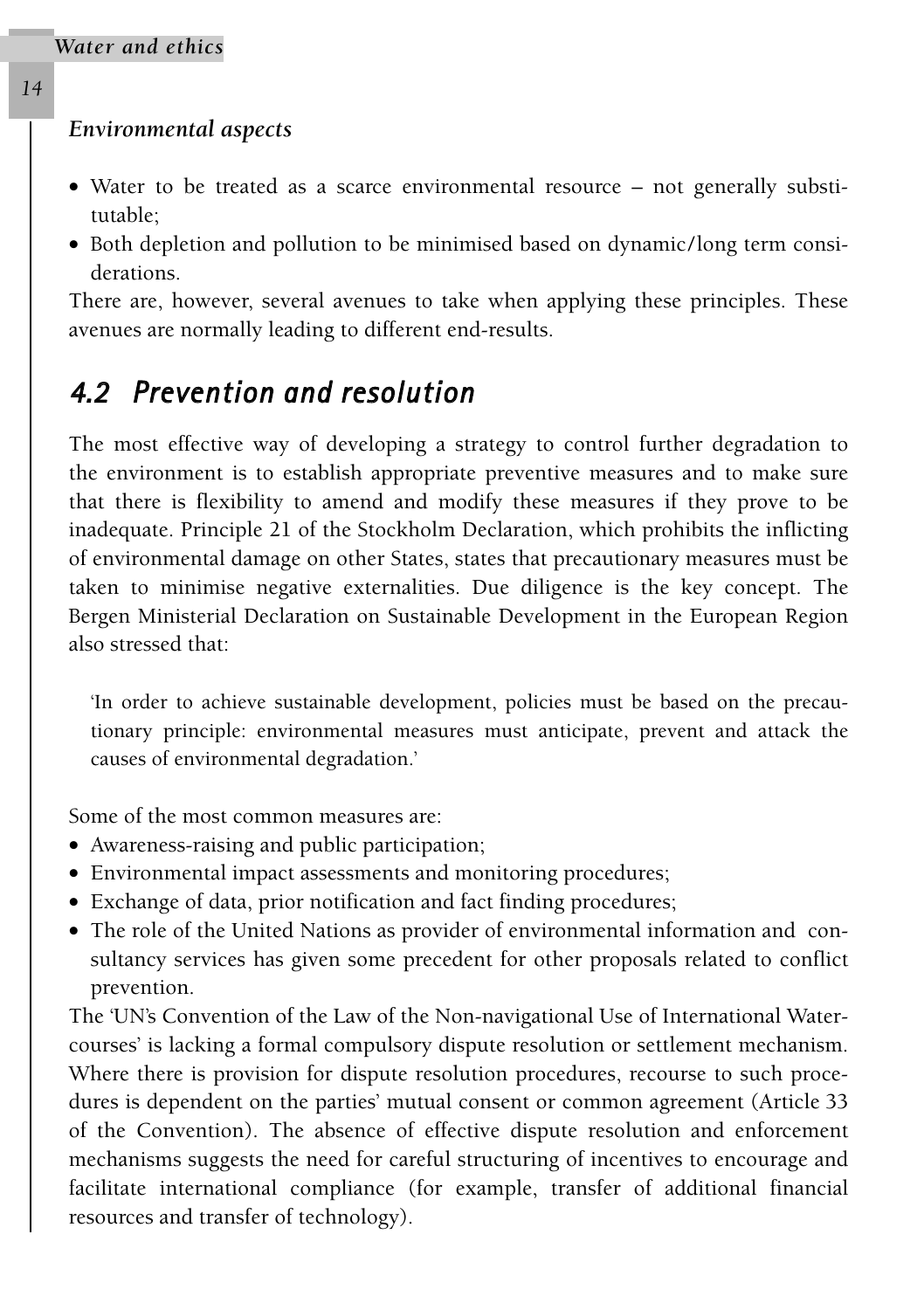Investments in water policy are investments in prevention and reduction of humanitarian emergencies and conflict (Trondalen and Wennesland, 1998). Many recent observers note that investments in water resources management can act as an economic insurance policy and serve to actually reduce the funds needed by relief agencies for mitigating effects of several conflicts (McNeely, 1997). They can lead to stemming the flow of refugees; forced and involuntary migration. They can decrease the frequency and intensity of extreme hydrologic events as well as the human and social costs and impacts of such events. They can also decrease the capacity and willingness of others to take political advantage of emergencies.

Investments in water policy can also be far more than reactive fixations. They offer great potential for community building, sustainable development and enhanced democratic governance. There is good evidence that water policy and institutions have historically played such critical roles in civilizations (Delli Priscoli and Hassan, 1997). There is growing experience confirming this in today's world. Indeed, water has become one of the most visible and successful venues for efforts at second track and preventive diplomacy.

#### <span id="page-15-0"></span>*4.3 Involvement of third parties*

Functionally, inter-jurisdictional and cross-sectoral issues will become more critical to development generally and to water investment specifically, especially on complex multi-purpose projects. Experience indicates that the key to successful multi-purpose projects will be the early generation of creative alternatives and facilitating a sense of ownership among stakeholders in both the alternatives and the process by which the alternatives are generated. This means discussions even before *environmental impact studies.* It means integrating these concerns into to the formulation stages, whether they become public or private projects.

Waiting to react to a few detailed and narrow alternatives or until a dispute ripens means acting too late. The alternatives become hardened positions. At this point, the process options – usually on the right of continuum – have limited ability to go beyond splitting differences and offer little hope for generating creative options. It will be in a donor's or lender's interests for early and meaningful collaboration and participation to occur in projects they will be asked to finance. The probability of implementation will increase, transaction costs will go down, the opportunities for future co-operation will go up and the security of investments will be improved. Indeed, integrated management, by its very nature, will identify potential conflicts early and provide a forum to raise and meet interest around them early.

One of the most pervasive lessons learned about conflict management is the vital role Third or Neutral Parties have played. The World Bank in the Indus, UNEP in the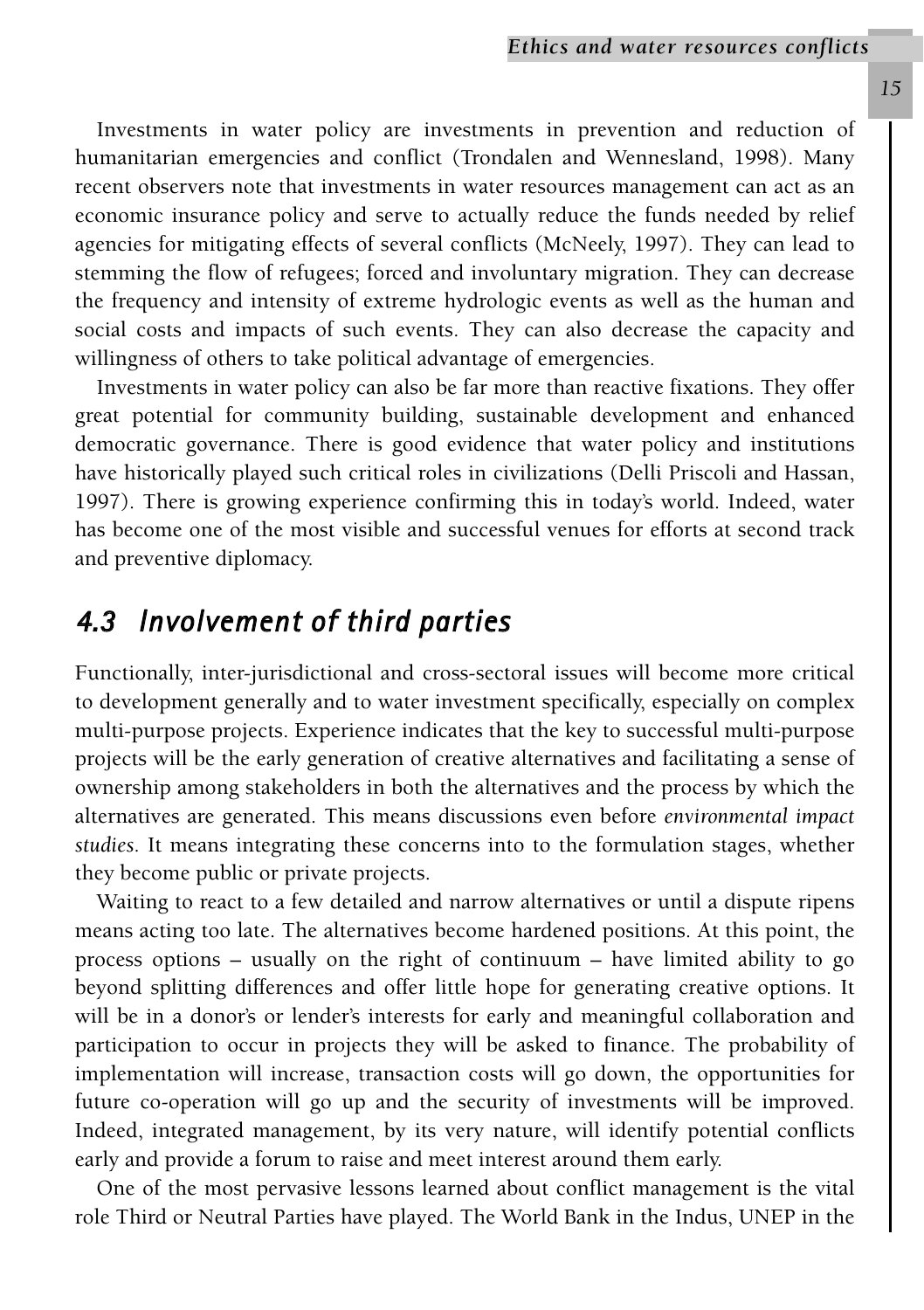<span id="page-16-0"></span>*16*

Zambezi, the UNDP in the Mekong, other River Basin Commissions, and NGO's in the Middle East are just only few examples (Trondalen, 1993; Trondalen and Wennesland, 1998).

There are many types of Third Party interventions. They range from voluntary arbitration to mediation and facilitation and Third Party coaching. The potential of this range needs to be used more frequently. Each has advantages and disadvantages. Each is suited differently to various tasks such as reacting to ripened conflict or to planning development or preventing conflict. We are just beginning to learn how they fit into water resources conflicts.

#### **5. Conclusions**

<span id="page-16-1"></span>As stated in the beginning, the relationship between ethics and water resources conflicts can be discussed from various perspectives. This essay has argued that most parties are neither good nor evil, but are working out compromises of 'moral duties' as a part of a complicated decision-making process. The focus was therefore put on what a 'yardstick' could look like, and possible ways of applying the 'yardstick' for national governments and international organisations.

Most leaders should have a more explicit understanding of their inherited values that weigh relative costs and benefits. Political leaders and other key decisionmakers will continue to face the necessity of balancing specific national political objectives against international concerns in relation to sustainable development. Water resources management and allocation will for sure continue to evoke ethical choices and dilemmas. Prevention is by far the best ethical choice.

## **6. References**

- BEACH, H.L. ET AL. 2000. *Transboundary Freshwater Dispute Resolution: Theory, Practice and Annotated References,* Tokyo and New York, United Nations University Press.
- DELLI PRISCOLI, J. 1998. *Strengthening the Capacity of the United Nations in Prevention and Resolution of International Environmental Conflicts,* J. M. Trondalen and T. Wennesland (Eds.). CESAR, Oslo.

DELLI PRISCOLI, J. and HASSAN, F. 1997. *Water and Civilization* (draft). UNESCO, Paris.

ERADES, L. 1969. The Cut Dam Arbitration. In: *Netherlands Tijdschrift voor Internationaal Recht,* Vol. 16.